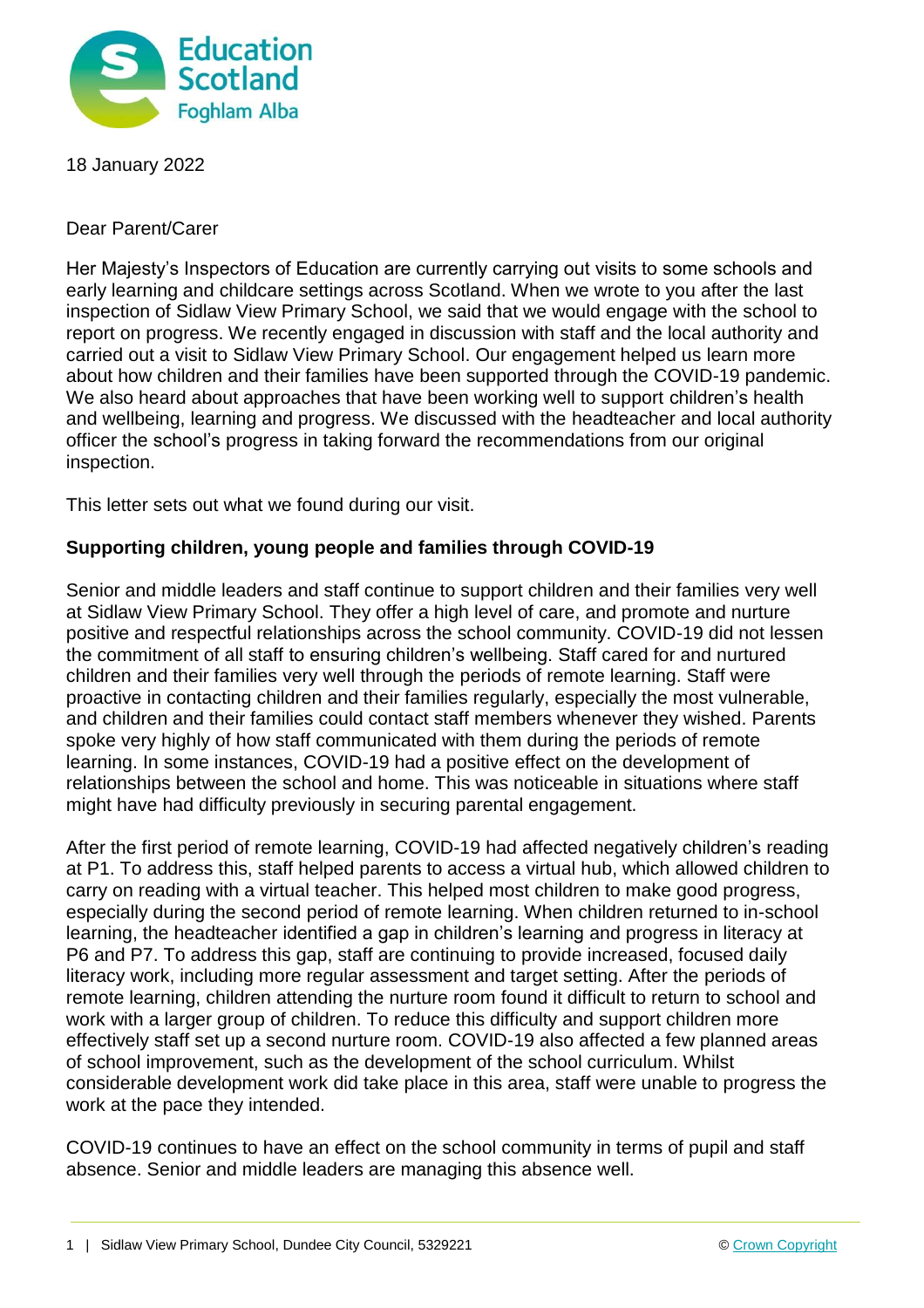

## **Progress with recommendations from previous inspection**

Senior and middle leaders are demonstrating much stronger leadership, which prioritises areas of school improvement very well. They are also continuing very successfully to raise the expectations and aspirations of staff and children. All staff and children have worked hard to align more closely the clear vision, values, and aims, and they are embedding them well into the life of the school. There is a strong sense of community across the school.

Teaching and support staff demonstrate increased confidence in their work. All staff have led and participated in a range of professional learning, most of which links specifically to the school improvement plan. Staff are also involved in leading national and local authority-led initiatives and coaching programmes. A few staff have also received recognition from the General Teaching Council for Scotland for the high quality of their professional learning.

Senior and middle leaders are working well with a range of partners to support children. Partners speak very highly of the school, especially in relation to how staff communicate with them and enable them to participate in joint planning. They also speak positively of their experiences with children from Sidlaw View Primary School.

All staff are working very well to ensure that learning, teaching and assessment is of a consistently high quality to raise attainment. Improved learning, teaching and assessment is helping children to talk with increased understanding about their learning. Staff are engaging positively and successfully in work to raise children's attainment, especially in literacy. This involves almost all staff assessing children's progress, setting regular targets for and with children, and planning and implementing ways to help children meet their targets.

Senior and middle leaders and staff continue to develop the curriculum to ensure that children can build on their learning as they move through the school and have relevant motivating experiences. Widespread consultations have taken place with children, staff and parents to find out the range of contexts they wish to be included in the curriculum. Children are already benefitting from experiences linked to these contexts, such as work related to the Sidlaw Hills. Staff are continuing to engage in curriculum development work with colleagues from neighbouring schools and national partners.

All staff are meeting children's needs very well, and are continuing to develop the school's approaches to improving wellbeing, inclusion and equality. Teachers regularly monitor children's wellbeing in classes and demonstrate increased clarity about the needs of individual children. Teachers and support staff are also regularly monitoring children's health and wellbeing through individualised plans. These plans outline the range of ways in which the school is supporting children, including work with partners.

The school has met all areas for improvement in relation to safeguarding outlined during the most recent inspection.